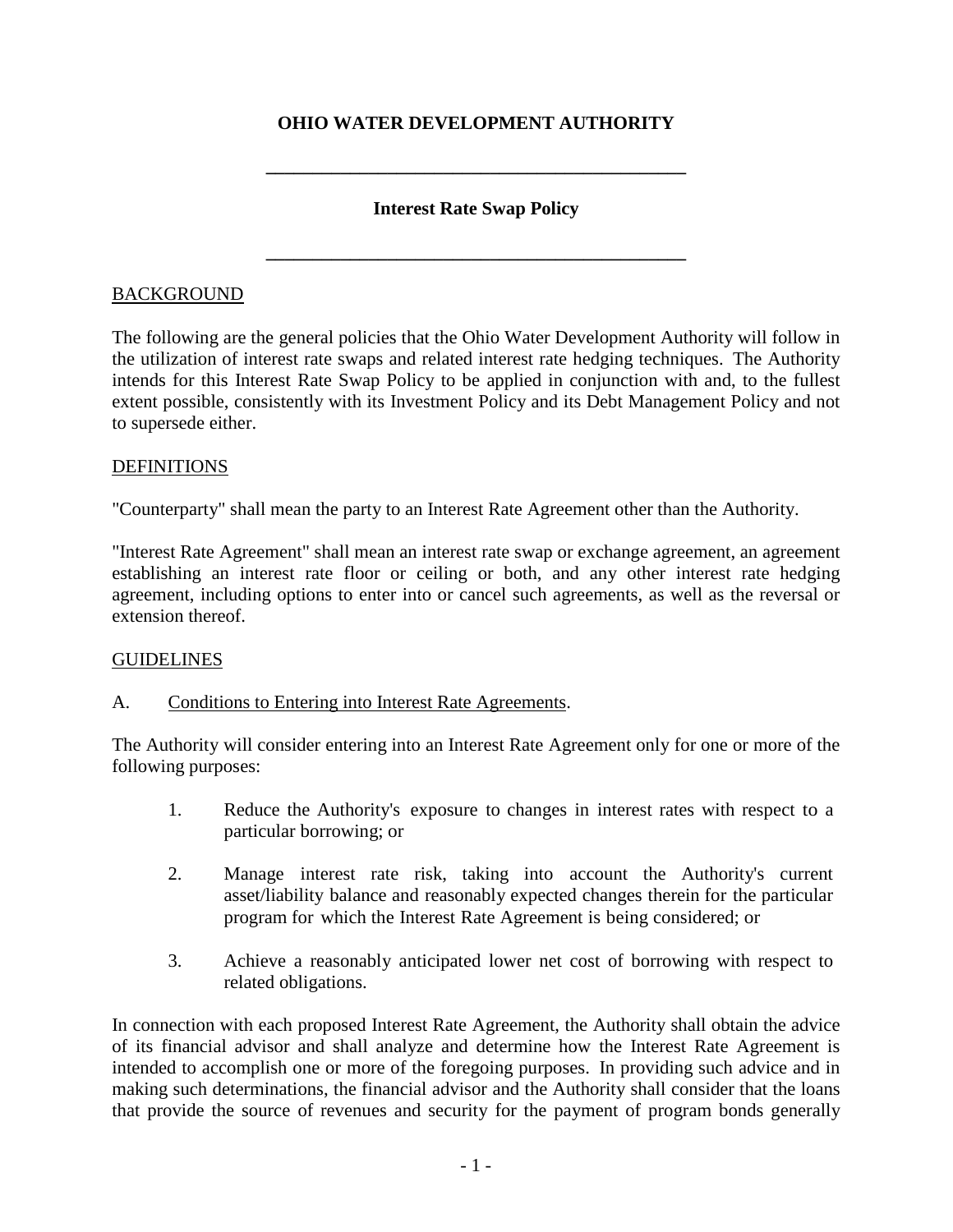bear interest at fixed interest rates that cannot be subsequently adjusted and that the Authority's payment obligations (whether direct or synthetic) with respect to its program bonds need to conform to the revenue stream anticipated from the loans pledged to the repayment of those bonds.

No Interest Rate Agreement shall be entered into unless such agreement relates to indebtedness of the Authority that is either outstanding or authorized at the time of the execution or effective date of the Interest Rate Agreement.

# B. Procurement of Interest Rate Agreements.

The Authority may enter into an Interest Rate Agreement through negotiation with a Counterparty or through a competitive bidding process and shall obtain the advice of its financial advisor regarding the preferable course in the particular circumstances.

## C. Form of Documentation

To document any Interest Rate Agreement, the Authority shall utilize the standard documentation prepared by the International Swaps and Derivatives Association, Inc. ("lSDA"), such as the Master Agreement, Schedule and Confirmation, with such modifications and supplements as the Authority deems necessary to accomplish the purposes of the Interest Rate Agreement, and the Authority shall obtain the advice of bond counsel regarding such modifications and supplements and regarding the conformity of the Interest Rate Agreement with the applicable law and with any applicable trust agreements or other agreements to which the Authority is at the time already a party. Notwithstanding the foregoing, the Authority may approve other forms of documentation if, after obtaining the advice of bond counsel, the Authority determines that such other forms of documentation serve the bests interests of the Authority. Regardless of the form of documentation, the Authority shall, in connection with its consideration of any proposed Interest Rate Agreement, obtain the advice of its bond counsel and financial advisor regarding the proposed source or sources of payment for any obligations of the Authority under the Interest Rate Agreement and the security for such payment and, based on that advice, shall cause the Interest Rate Agreement to specify the source or sources of and the security for periodic and non-periodic payment obligations of the Authority (which may or may not be the same), which the Authority shall have determined to be consistent with applicable law and trust agreements and with the best interests of the Authority.

## D. Risks Associated with Interest Rate Agreements.

Prior to entering into an Interest Rate Agreement, the Authority shall obtain the advice of its financial advisor regarding the risks associated with entering into the Interest Rate Agreement, including, if applicable and without limitation:

- counterparty risk,
- basis risk, and
- tax risk.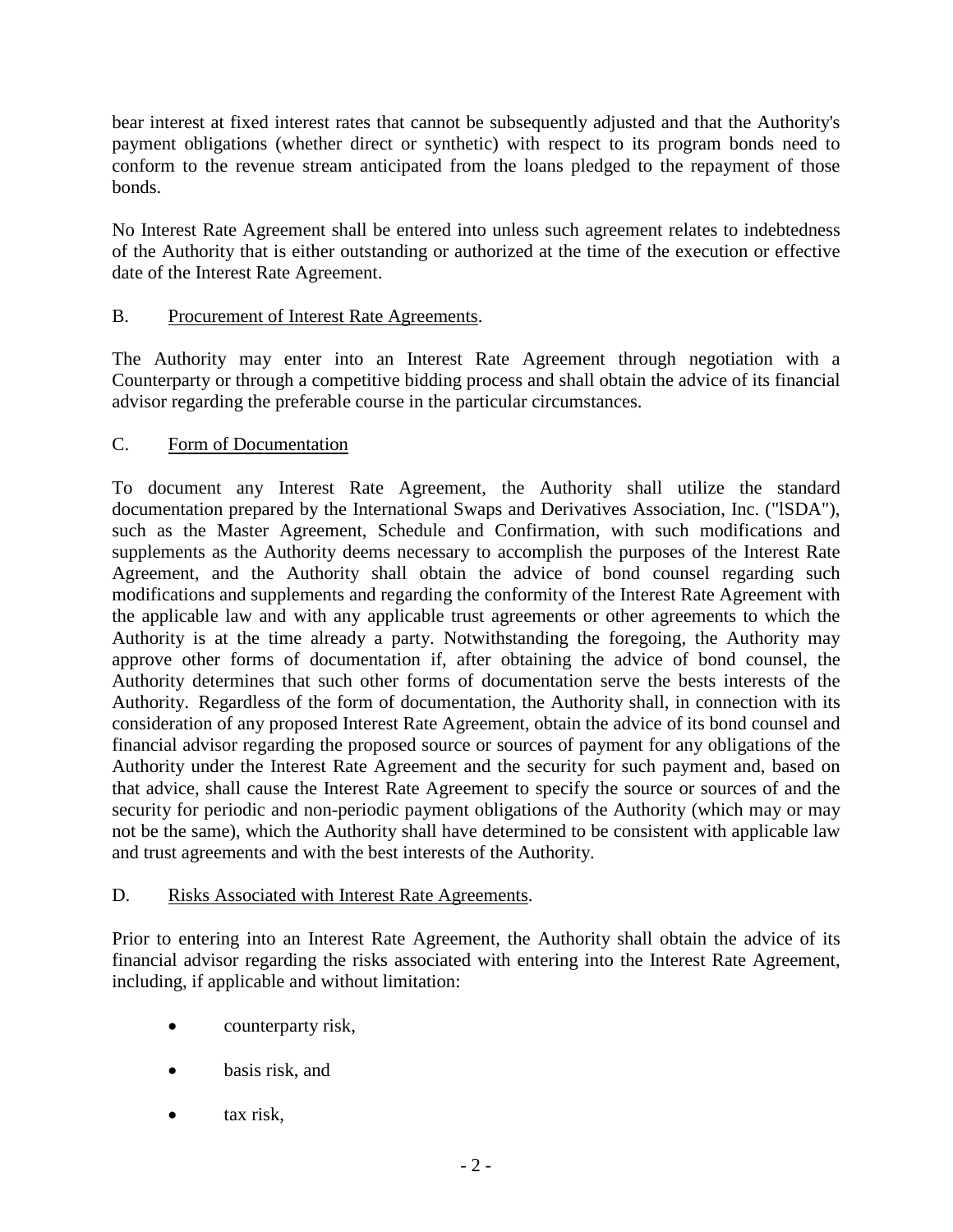and the full range of circumstances that might result in a termination of the Interest Rate Agreement either with or without the approval or consent of the Authority and any consequent obligation of the Authority to make a termination payment. The Authority shall consider the identified risks in determining whether the potential benefits offered by the Interest Rate Agreement justify the Authority's assuming its inherent risks. The Authority shall also consider the likely or potential repercussions from a proposed Interest Rate Agreement for the ratings on any of the Authority's outstanding or proposed debt obligations.

## E. Standards for Counterparty Selection and Security for Financial Interest.

Except as provided in the next sentence, the Counterparty to an Interest Rate Agreement with the Authority or the Counterparty's guarantor shall be required to have either a counterparty rating or a long-term debt rating at the time the Interest Rate Agreement is entered into of not less than a "AA" category from a nationally recognized ratings service. In the event a proposed Counterparty or its guarantor does not have or fails to maintain either a counterparty rating or a long-term debt rating equal to or higher than a "AA" category, the Counterparty or its guarantor shall be required to collateralize the termination value of the Interest Rate Agreement with eligible collateral or shall provide a guaranty, surety, or other credit enhancement for its obligations under the Interest Rate Agreement from a guarantor, surety or other credit enhancement provider with a long-term debt rating equal to or higher than a "AA" category. Eligible collateral shall mean direct obligations of the United States or any agency thereof. At all times the eligible collateral shall have a market value (as evidenced by weekly valuations) at least equal to 102% of the termination value of the Interest Rate Agreement. If collateral is required, the Authority shall designate a custodian bank independent of the Counterparty to hold such collateral on behalf of the Authority, and the Authority shall execute a written custodial agreement with the custodian bank to provide for the custody of collateral required from a Counterparty. If the rating of the Counterparty or its guarantor is lowered below a "AA" category or is suspended after an Interest Rate Agreement is entered into, the Counterparty shall be required to (i) collateralize in the manner described above the termination value of the Interest Rate Agreement, (ii) provide a guarantor or a substitute entity with a counterparty rating or a long-term debt rating equal to or higher than a "AA" category within 5 business days of such downgrade or suspension, or (iii) take such other actions for the preservation of the security for the Counterparty's payment obligations as the Authority shall have approved for the particular Interest Rate Agreement, based on the advice of its financial advisor.

## F. Credit Enhancement, Liquidity and Reserves.

The Guidelines do not require (except in those cases where the Counterparty is required to provide collateral, guaranty, surety, or other credit enhancement to secure the termination value of an Interest Rate Agreement) either the Authority or the Counterparty to obtain credit enhancement or a liquidity facility in connection with entering into an Interest Rate Agreement or to maintain any reserves in connection with such agreement, but the Guidelines do not preclude such arrangements or requirements if the Authority approves them for a particular Interest Rate Agreement based upon the advice of its financial advisor.